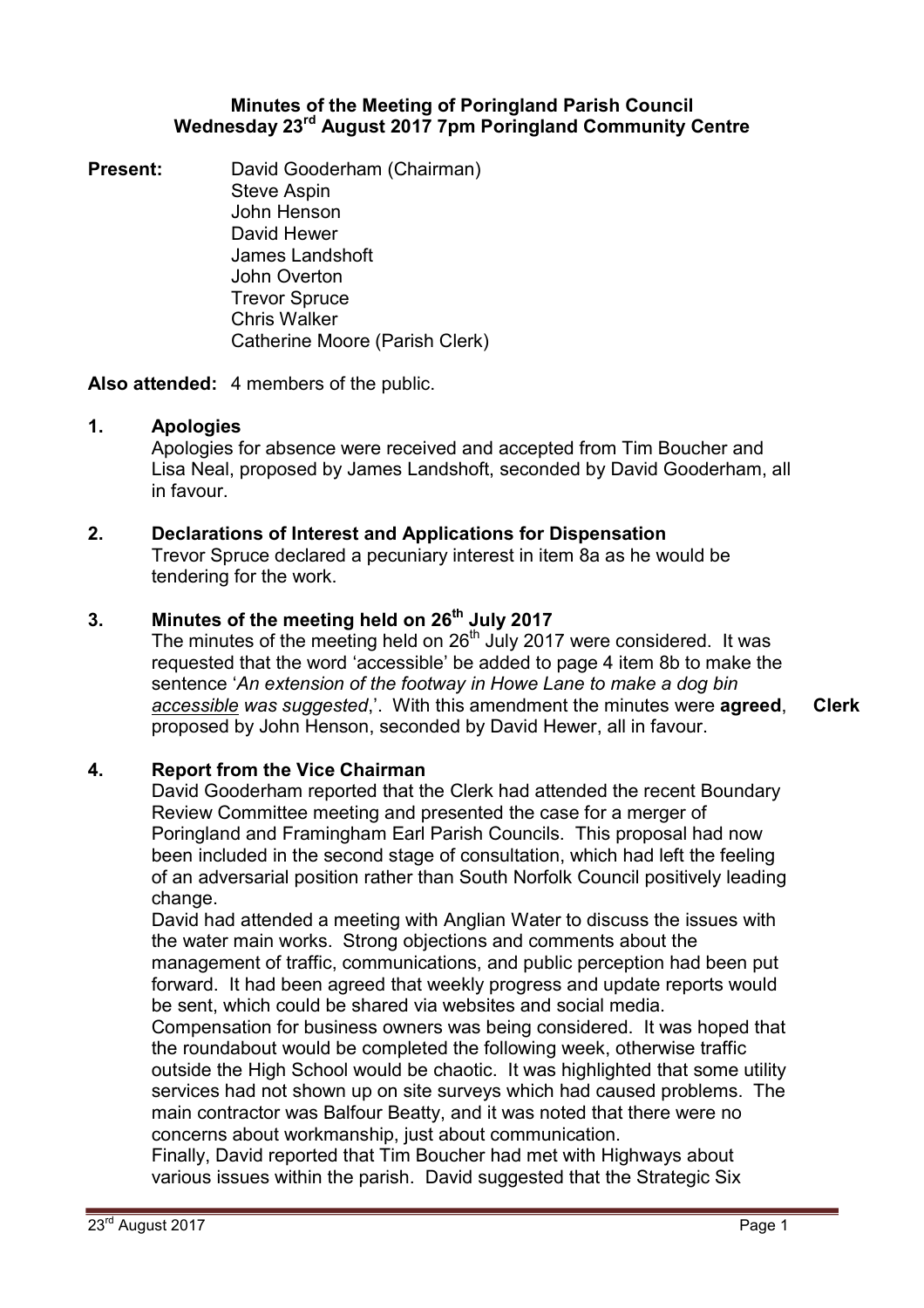should liaise on some work around speeding issues and visible police presence, although this was not an urgent priority.

## **4. Public Participation**

*Standing orders were suspended to allow the District Councillors and members of the public to speak, proposed by Chris Walker, seconded by David Hewer, all in favour.* 

## **a)** District Councillors

John Overton reported that he had also attended the Boundary Review meeting but had to leave before Poringland was discussed. He also noted that the lagoon area in Shotesham Road was being tidied up.

**b)** County Councillor Not present.

### **c)** Public Participation

A member of the public endorsed the comments regarding poor communication by Anglian Water and was pleased to hear proposals to improve it. He noted that the installation of the footway in Shotesham Road had ground to a halt when the wells were discovered, and expressed concern that the junction at Rosebery Park was dangerous with the advertising hoardings in place. The Clerk was asked to speak with Big Sky about whether these signs had planning permission. He also enquired whether dog fouling issues were ever policed, and whether the new PSPO would have any impact if prosecutions were not made. Finally, he asked whether the Marlborough Properties hedge had been cut – it was confirmed that it had been. **Clerk**

A member of the public commented on the water leak in The Footpath close to the school entrance. The Clerk confirmed that she had contacted Anglian Water who had advised that they were waiting for permission from Norfolk County Council to close the road.

A member of the public reported a water leak opposite Elvins Garage, the Clerk was asked to report this. He also expressed concern about the traffic management personnel who were apparently asleep in the sun on the roundabout. It was confirmed that this had been discussed with Anglian Water, as the public perception did not help Anglian Water's cause. It was noted that all of the operatives had been called in for a meeting to discuss this behaviour. It was noted that the traffic did seem to be flowing better. **Clerk**

A member of the public asked whether the Post Office would be required to clean up outside after their works? It was confirmed that this was in Framingham Earl and should be referred to Framingham Earl Parish Council.

*Standing orders were reinstated.* 

#### **5. Planning**

- **a)**  Applications Received
- **i)**  2017/1771 124 The Street: Variation of condition 2 of planning consent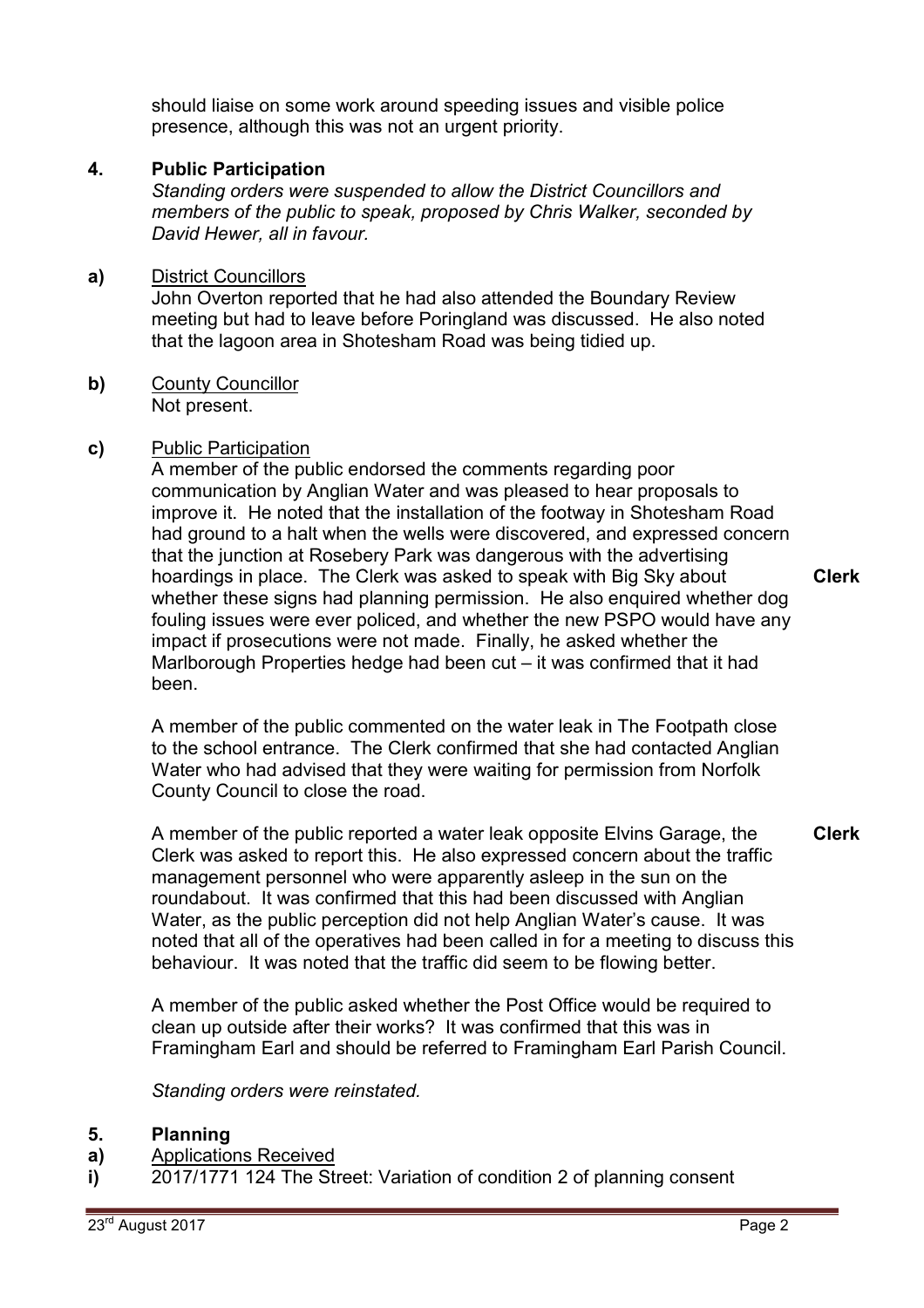2015/1899 (Demolition of existing garden outbuilding and replacement with new garden outbuilding) – Revised design of building including lowered ridge height and wider building width.

Chris Walker had viewed the plans and visited the site. He noted that the Parish Council had previously recommended refusal on the grounds of height and massing. The proposed building was at the end of the garden, backing onto Saxonfields, and the revised proposal was for a larger building with a lower ridge height. The resident at 5 Saxonfields was not in support of the revision. It was noted that windows would be inserted into the ends, going up to eaves height, and these would overlook neighbouring properties.

It was **agreed** to recommend refusal on the same grounds as previously, as the height and massing of the development was out of scale with the area, and the windows would overlook the neighbours resulting in a loss of amenity, and to comment that the roads were incorrectly named on the maps accompanying the planning application. Proposed by Chris Walker, seconded by John Henson, all in favour. **Clerk**

**ii)** 2017/1835 Land west of The Ridings: Outline application for 32no. dwellings with all matters reserved bar access.

David Hewer had viewed the plans and was not able to access the site. He noted that neighbours were against the proposal which would overlook into back gardens. There were bats in the area. The access roadway would be across a field, and there were known flooding issues in Boundary Way. It was known that surface water from the David Wilson Homes site would be released through the network in Boundary Way and onto the field, which would cause a problem if the site was developed.

It was **agreed** to recommend refusal on the basis of flood risk concern. Proposed by David Hewer, seconded by John Henson, 7 in favour, 1 abstention. **Clerk**

- **b)** Planning Decisions
- **i)**  2017/1039 3 Hardesty Close: Single storey extension comprising a flat roofed garage plus a side and rear extension. **APPROVED**
- **ii)**  2017/1258 Land north of Stoke Road: Discharge of conditions of planning permission 2016/2388/F – 3 (roads, footways, cycleways, foul and water sewers), 5 (construction management plan), 7 (surface water drainage scheme), 8 (foul water strategy), 9 (fire hydrant details), 10 (landscaping), 11 (tree protection measures), 13 (biodiversity management plan), 15 (energy requirement), 16 (water consumption rate) and 17 (levels). **APPROVED**
- **iii)**  2017/1313 Land to the rear of 6 Old Mill Road: Proposed single storey dwelling and detached garage. **APPROVED**
- **iv)**  2017/136528 Collingwood Close: Demolition of existing conservatory and erection of single storey extension. **APPROVED**
- **v)**  2017/1537 1 Hall Road: Variation of condition 2 of permission 2015/1751 (erection of two storey and single storey extensions to provide self-contained annexe, pool room and toilet, plus additional garage space. Closure of existing vehicle access and creation of new vehicle access) – to reduce the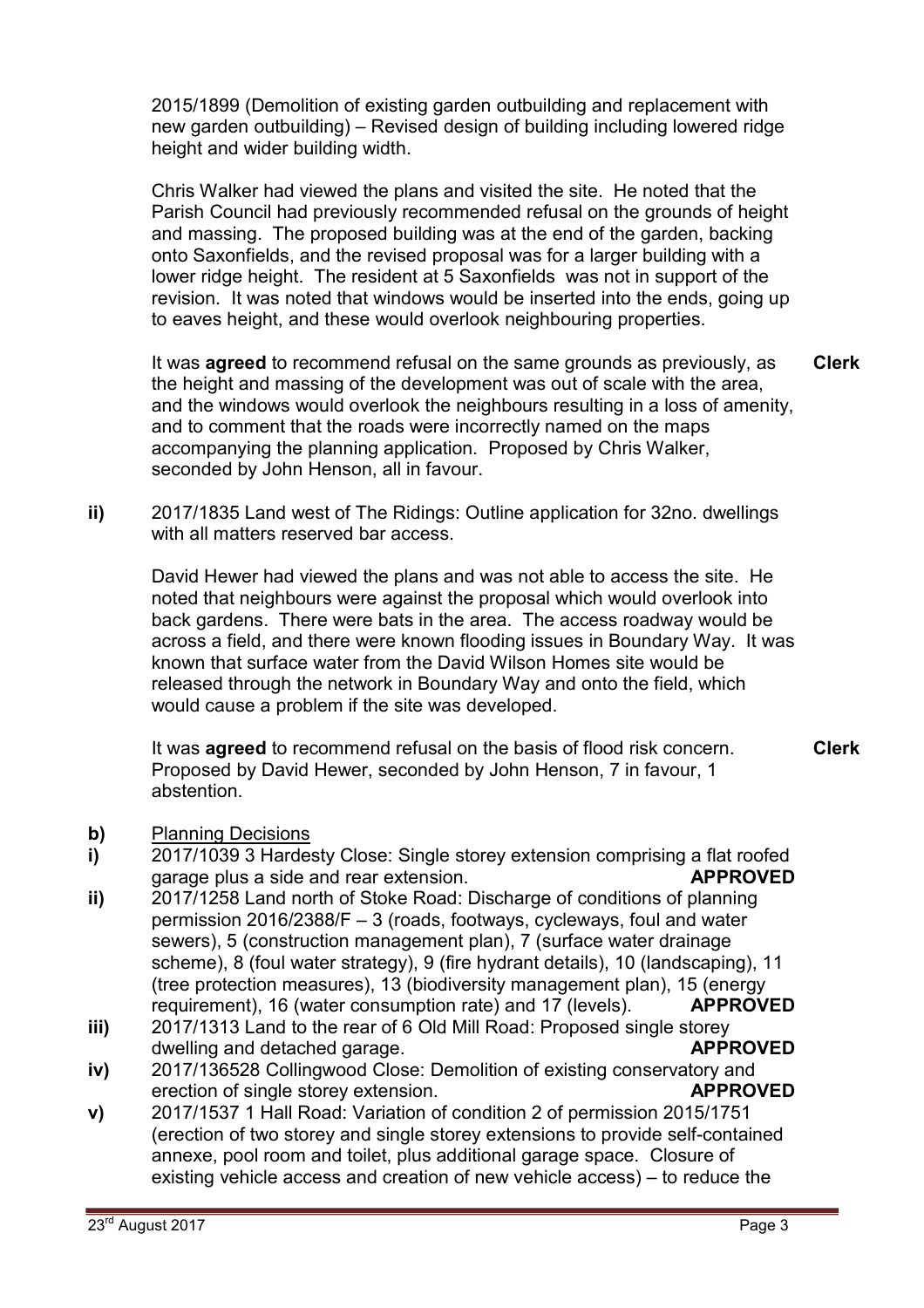size of the garage extension. **APPROVED**

**vi)**  2017/1628 19 Rosebery Avenue: Retention of conservatory. **APPROVED**

- **vii)**  2017/1651 16 Upgate: Loft conversion with front and rear dormers, pitched roof over front bay window. **APPROVED**
- **viii)**  2017/1666 7 Framingham Crescent: Erection of garden room. **APPROVED**

#### **6. Correspondence and Consultations**

**a)**  Public Space Protection Orders Consultation Councillors supported the proposed PSPO which would deal with the problem of dog fouling, and would ban dogs from enclosed play spaces. Concern was expressed about policing and enforcing the Order. It was **agreed** to support the proposal, noting that it needed enforcement. **Clerk**

#### **7. Finance**

**a)**  Fidelity Investment Valuation The six monthly valuation was **noted**.

#### **b)** Accounts for Payment

It was **agreed** to pay the following accounts, proposed by David Hewer, seconded by James Landshoft, all in favour.

| <b>Staff Salaries</b>              | £5,195.00                       |
|------------------------------------|---------------------------------|
| <b>PAYE &amp; NIC</b>              | £1,733.54                       |
| Superannuation                     | £1,854.26                       |
| <b>Telephone and Broadband</b>     | £41.04                          |
| Stationery                         | £54.18                          |
| <b>Hosted IT Solution</b>          | £138.36                         |
| <b>Photocopier Rental</b>          | £172.76                         |
| Printing                           | £49.91                          |
| <b>External Audit</b>              | £960.00                         |
| Data Protection Training           | £35.00                          |
| Software                           | £4,119.36                       |
| <b>Comm Centre Electric</b>        | £660.41                         |
| <b>Comm Centre Gas</b>             | £41.77                          |
| <b>Card Machine Charges</b>        | £4.61                           |
| Comm Centre Ground Maint.          | £226.00                         |
| <b>Fete First Aid Cover</b>        | £138.00                         |
| <b>Relief Caretaking</b>           | £1,173.34                       |
| <b>Fire Extinguisher Servicing</b> | £173.70                         |
|                                    | £439.61                         |
| Signs                              | £48.48                          |
| <b>Pavilion Carpet Clean</b>       | £365.00                         |
| <b>Grounds Maintenance</b>         | £723.00                         |
| Waste                              | £74.23                          |
| <b>Burial Ground Maintenance</b>   | £750.00                         |
| <b>Fence Removal</b>               | £180.00                         |
| Comm Land Prog Masterplan          | £930.00                         |
| Various                            | £1,395.98                       |
| Petty Cash Top Up                  | £22.41                          |
| <b>Frankie's Guys Balance</b>      | £1,575.00                       |
| <b>Newsletter Printing</b>         | £138.00                         |
|                                    | PAT Testing / Repairs / Fly Zap |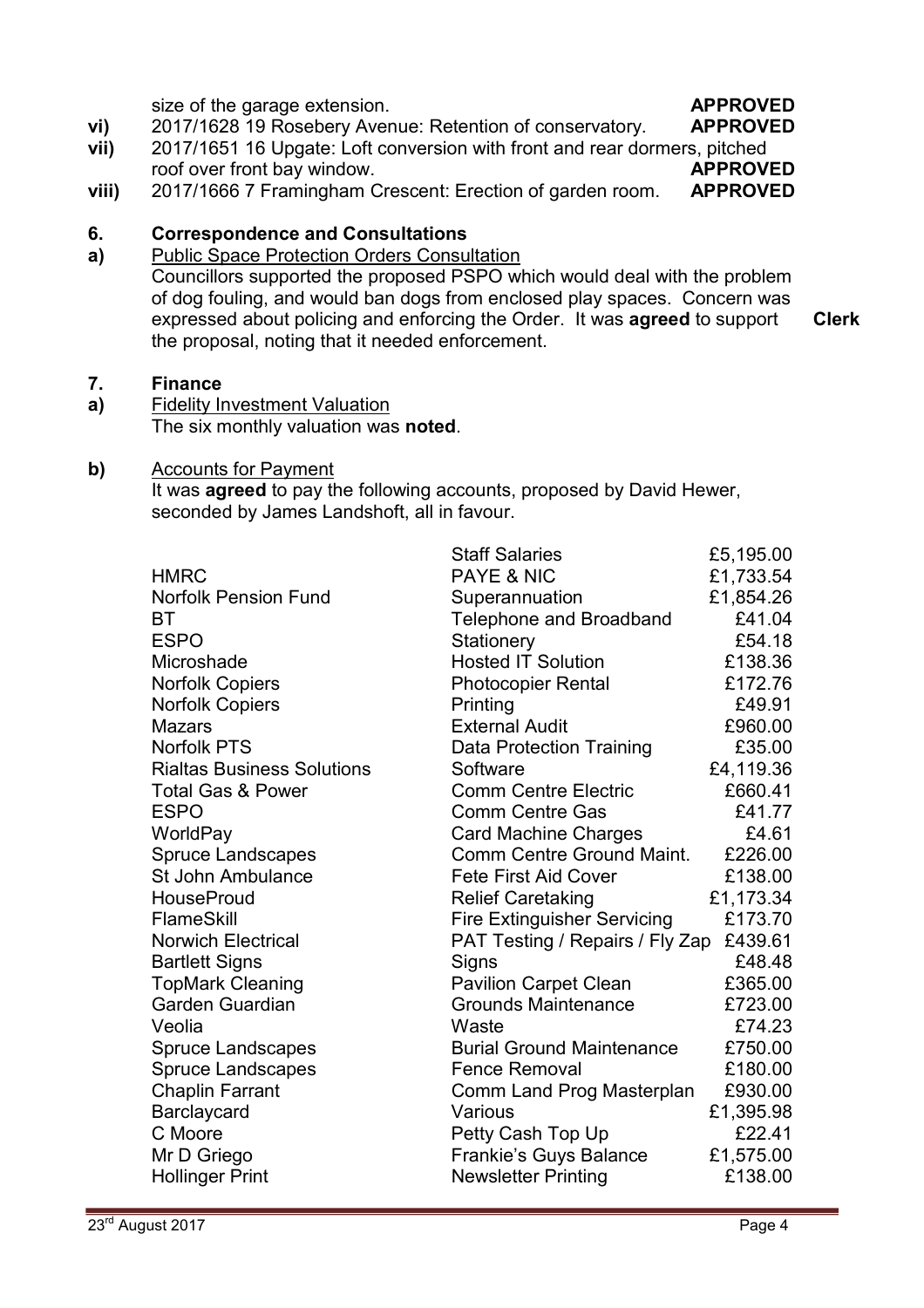## **8. Other Matters**

*Trevor Spruce left the meeting.* 

# **a)** Rosebery Park Section 106 Transfer

The Clerk outlined the proposed Section 106 commuted sum, noting that this seemed to cover the grounds maintenance required as well as the maintenance and replacement of play equipment. The Clerk had met on site with Trevor Spruce to discuss the quality of the land on transfer and some defects had been identified. It was **agreed** to accept the commuted sum subject to the defects being rectified before transfer, and a latent defects guarantee, proposed by John Henson, seconded by David Hewer, all in favour.

*Trevor Spruce returned to the meeting.* 

**b)** Poringland Library Open Plus Nothing new to report.

### **c)** Norse Maintenance Contracts and Play Equipment Repairs

The Clerk gave an overview of the current situations with the Norse contracts. Norse had carried out some of the required works, but many remained outstanding with no discussion about extending deadlines (eg Trafalgar Square shrubs). It was noted that Norse had sent a foreman rather than a manager to the site meeting to discuss the contractual problems. There was no proper complaints procedure in place. The Clerk outlined the termination clauses within the contracts and noted that Norse had been given more than generous opportunity to rectify the situation. It was **agreed** to terminate the contracts from 1<sup>st</sup> September 2017, proposed by David Hewer, seconded by John Henson, all in favour. The Clerk was delegated to put in place measures to ensure that the grounds maintenance was carried out until new contracts would come into force in April 2018. **Clerk**

#### **9. Neighbourhood Planning**

- **a)**  Application to Designate a Neighbourhood Area The application was considered by Councillors and **agreed** for submission, proposed by Chris Walker, seconded by James Landshoft, all in favour. **Clerk**
- **b)** Terms of Reference for Neighbourhood Plan Committee The terms of reference were considered. It was **agreed** that the group would be a decision making Committee of the Council. It was **agreed** that the Draft

Policies would be subject to ratification by Council. It was **agreed** that the Committee would meet on the third Wednesday of each month. Proposed by James Landshoft, seconded by Trevor Spruce, all in favour. **Clerk**

**c)** Appointments to Neighbourhood Plan Committee Following a voting process, the following people were appointed to the Neighbourhood Plan Committee, proposed by David Hewer, seconded by John Overton, all in favour. Councillors: Tim Boucher, Lisa Neal, John Henson, David Hewer, Trevor Spruce. **Clerk**